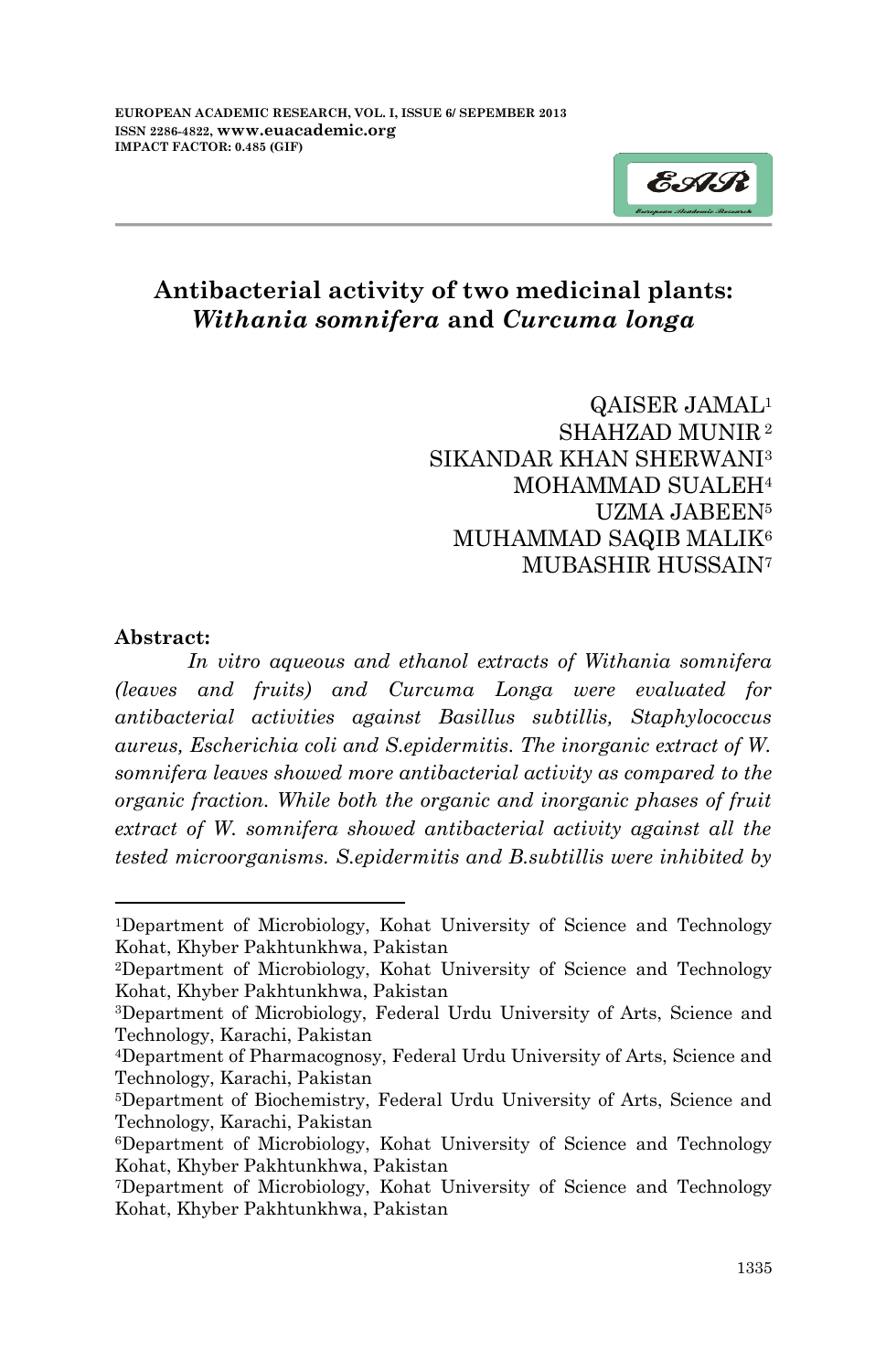*inorganic fraction of fruit extract. Organic fraction of Curcuma Longa showed antibacterial activity, while there was no activity of inorganic fraction of this medicinal plant. Gentamicin showed lesser activity as compared to inorganic fraction of fruit extract of W.somnifera against all the tested microorganisms. Therefore, these plants may be used to investigate the active components of the different fractions as an important future prospective.*

**Key words:** Withania somnifera, Curcuma longa, antibacterial activities, active components

## **Introduction**

Man interest in plants goes back to the time immemorial of the early civilization, for basic needs namely food, shelter and clothing. He was dependent on plants. Plants do play an important role as a fulcrum in any ecosystem and also contribute to the welfare of mankind by providing food fiber, fuel, timber, medicine etc. [1] The Medicinal plants is a biosynthetic laboratory, not only for chemical compounds but also a mass of the compound from the beginning of time, herbs have been used for healing purposes and most of the world's people are still using herbs as remedies for various diseases. Synthetic drugs and new synthesized compounds with their known side effects have not been able to replace herbal medicines. All over the world there is a revival of interest in medicinal botanic. [2] Many plants synthesize substances that are useful to the maintenance of health in humans and other animals. Many of the herbs and spices used by humans to season food yield useful medicinal compounds. [3] Herbalism is a traditional medicinal or folk medicine practice based on the use of plants and plant extracts. The scope of herbal medication sometimes extended to include fungal and bee products, as well as minerals, shells and certain animal parts. [4] The WHO estimated that more than 80% population of the world for some aspect of primary health care use herbal medicines. [2] It is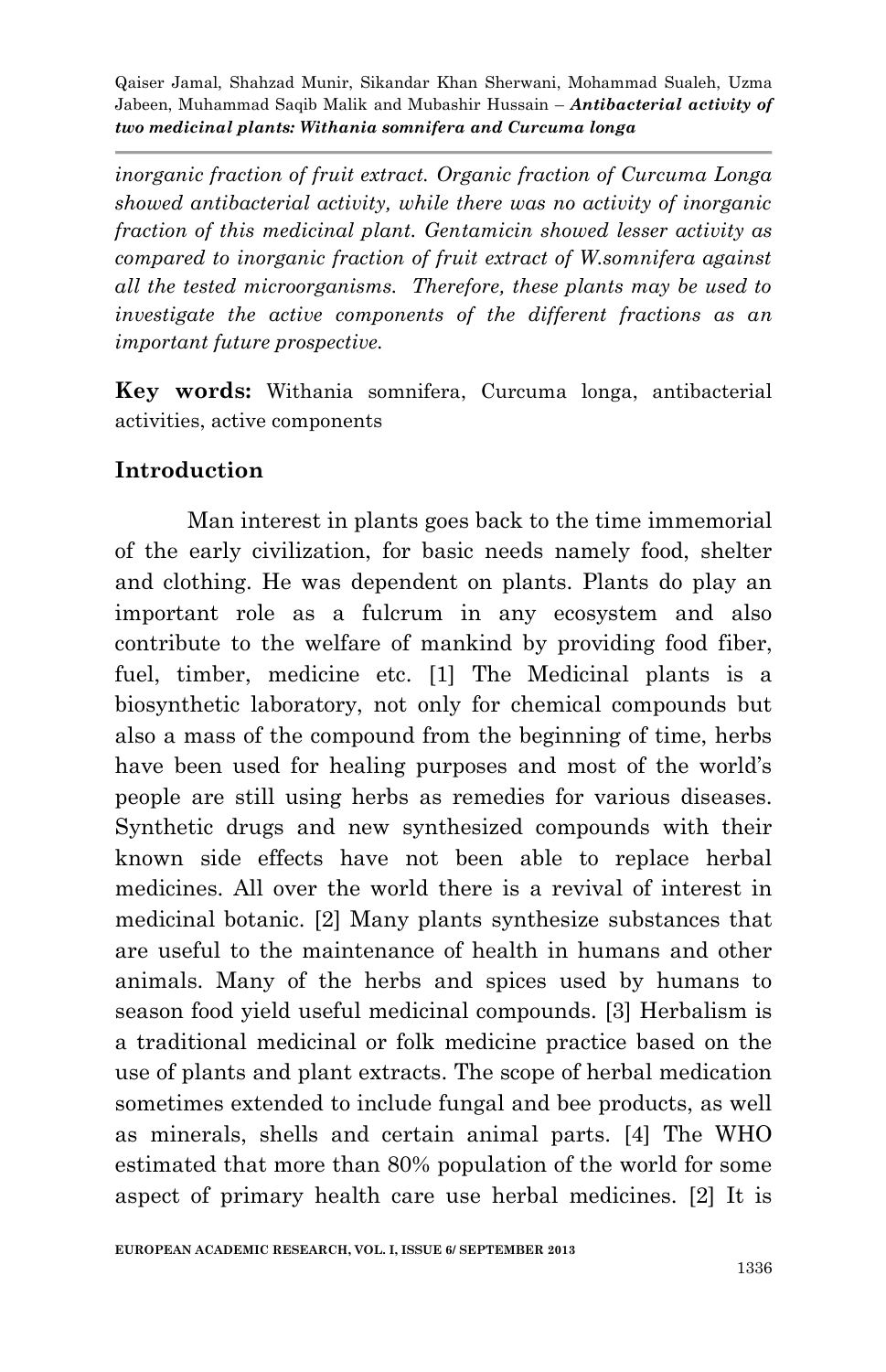estimated that about 35,000 to 70,000 plants species are used as medicinal plants among 422127 species of plants. [5] A large numbers of therapeutic agents have been originated from screening of historically pharmacological natural or synthetic compounds. The most productive tool in discovering new biologically active molecules in area of antibiotics is the random screening. [6,7] In the west 25%of the pharmaceutical products are plants derived. [8] Germany is the most advanced country in the west in use of herbal products share about 50% of the total European market of herbal drugs and 70% of German physicians prescribe herbs<sup>8</sup> .In Pakistan 80% of the people population belonging to the rural areas still depends upon the herbal medicines. [1] *Withania Somnifera* is also known as Ashwagandha nightshade family. *Withania Somnifera* grows commonly in the Eastern Cape and it is used to treat the tuberculosis, arthritis and cancer. [9] *Curcuma longa* (Turmeric) is one of the important medicinal plants that belong to Zingiberaceae family. [10]. It is well known for its medicinal properties and is widely used as a spice and colouring agent. [11] The present study was aimed to analyze the variation in the antibacterial activity of *Withania Somnifera* and *Curcuma Longa* and to compare the patterns of antibacterial activity of these medicinal plants with other pharmaceutical products. The present work was carried out in Microbiology laboratory at National Institute of Health Islamabad Pakistan.

# **Materials and Methods**

#### **Sample collection**

The plants of *Withania somnifera* were collected from the streets of Shahzad town Islamabad, Pakistan and dry rhizomes of *Curcuma Longa* were collected from district Bannu, Khyber Pakhtunkhwa, Pakistan. The sampling was carried out during the month of June and July. The plant species were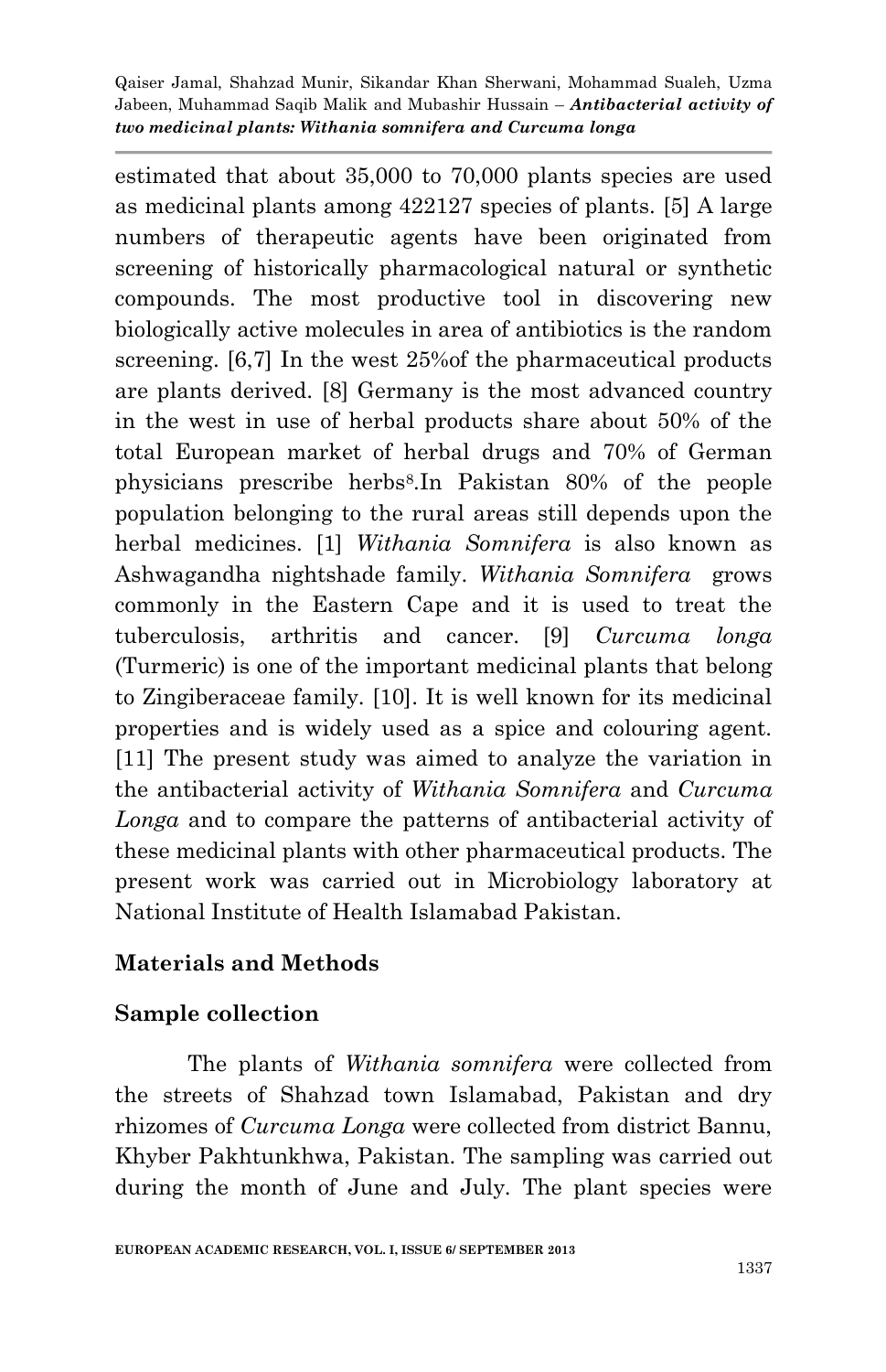identified by referring standard morphological characteristics features according to flora of Pakistan.

#### **Test Microorganisms**

The following four bacterial pathogenic strains were taken: *Bacillus subtillis, Staphylococcus aureus, Escherichia coli and Staphylococcus epidermitis.* These bacterial strains were obtained from stock culture of Drugs Control Department N.I.H. Islamabad.

# **Extraction and isolation of compound from leaves and fruits of** *W. somnifera*

Fresh leaves and fruits of *Withania somnifera* were collected and washed under running tap water, shade dried and used for extraction. These separate parts of plants were kept in room for drying for 15 to 20 days at 37 °C. The dried leaves and fruits of *W.Somnifera* were crushed by electric grinder. Then 20 g crushed leaves were taken in 1 liter conical flask. The crushed leaves were soaked in 500 ml ethanol and hot water separately. These solvents were used for the extraction of active compound. The specimens were kept for about 15 days at room temperature, examined and shaked it daily. The specimens were filtered through filter papers and soluble extract were collected in 500 ml flask. The solvents were evaporated by rotatory evaporator at 50 °C for one hour. So finally 5 grams of crude extract of leaves was obtained in small bottles. Then crude extract were stored in refrigerator at 4 °C for further use.

# **Extraction and Isolation of Compound of** *Curcuma longa*

The dry rhizomes were washed first by removing rhizoids, removing roots, soil and dirt. These were then kept in room for 20 days at 37 °C for drying. The rhizomes were then crushed with electric grinder. Then 20 gram of this powder was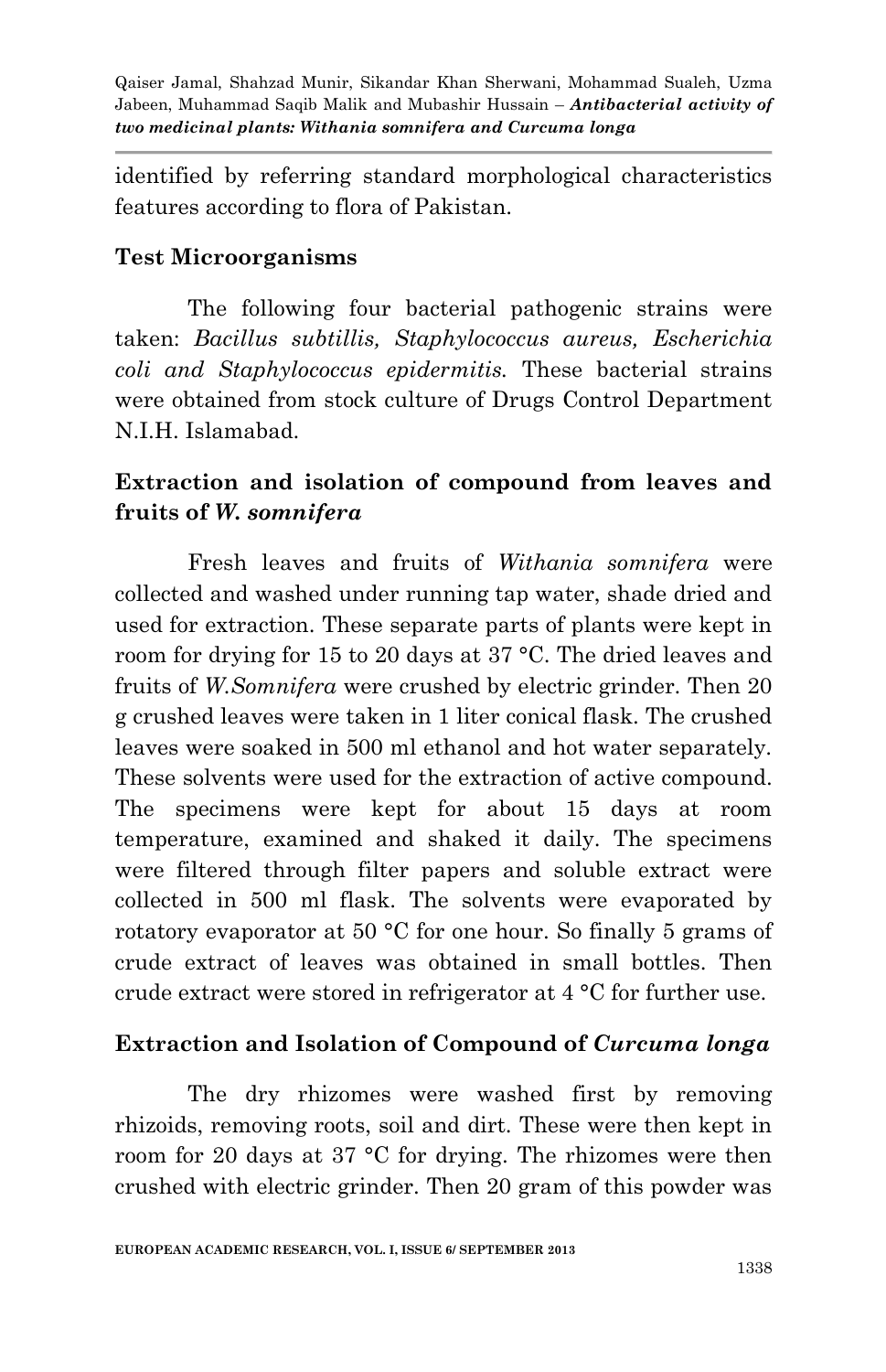taken in 1 liter conical flask. The powder was soaked in 500 ml ethanol and hot water separately. These solvents were used for the extraction of active compound. The specimens were kept for about 15 days at room temperature, examined and shaked it daily. The specimens were filtered through filter papers and soluble extract were collected in 500 ml flask. The solvents were evaporated by rotatory evaporator at 50 °C for one hour. So finally 5 grams of crude extract of turmeric powder was obtained in small bottles. Then crude extract were stored in refrigerator at 4 °C for further use.

# **Preparation of test plates and Loading of extract in wells**

Nutrient medium was used for the growth of bacteria. 50 ul of culture was poured into each Petri plate using a micropipette. The Petri plate was placed on turn table and culture was evenly spread on the medium using sterile steel spreader. Agar well diffusion method was used and wells were made in the agar by using a cork borer, diameter size of 8 mm. The cork borer was sterilized before used. Ten wells were made in each Petri plate, nine at the periphery and one in center. The wells were loaded with the 0.5 ml of plant extract with the help of micropipette. Gentamicin 30 ug was used as control antibiotic for comparing the activity with the plant extracts. The petri plates were then incubated at  $35 \text{ °C}$  in the incubator for 24 hours. After 24 h of incubation, the digital Vernier caliper was used to measure the zone of inhibition for each plant extract and the results were recorded. Each experiment was repeated three times. The solvents used for extraction were checked in pure form for antibacterial activity as control. Actual zone of each plant extract was calculated by subtracting the control solvent activity from the extract activity.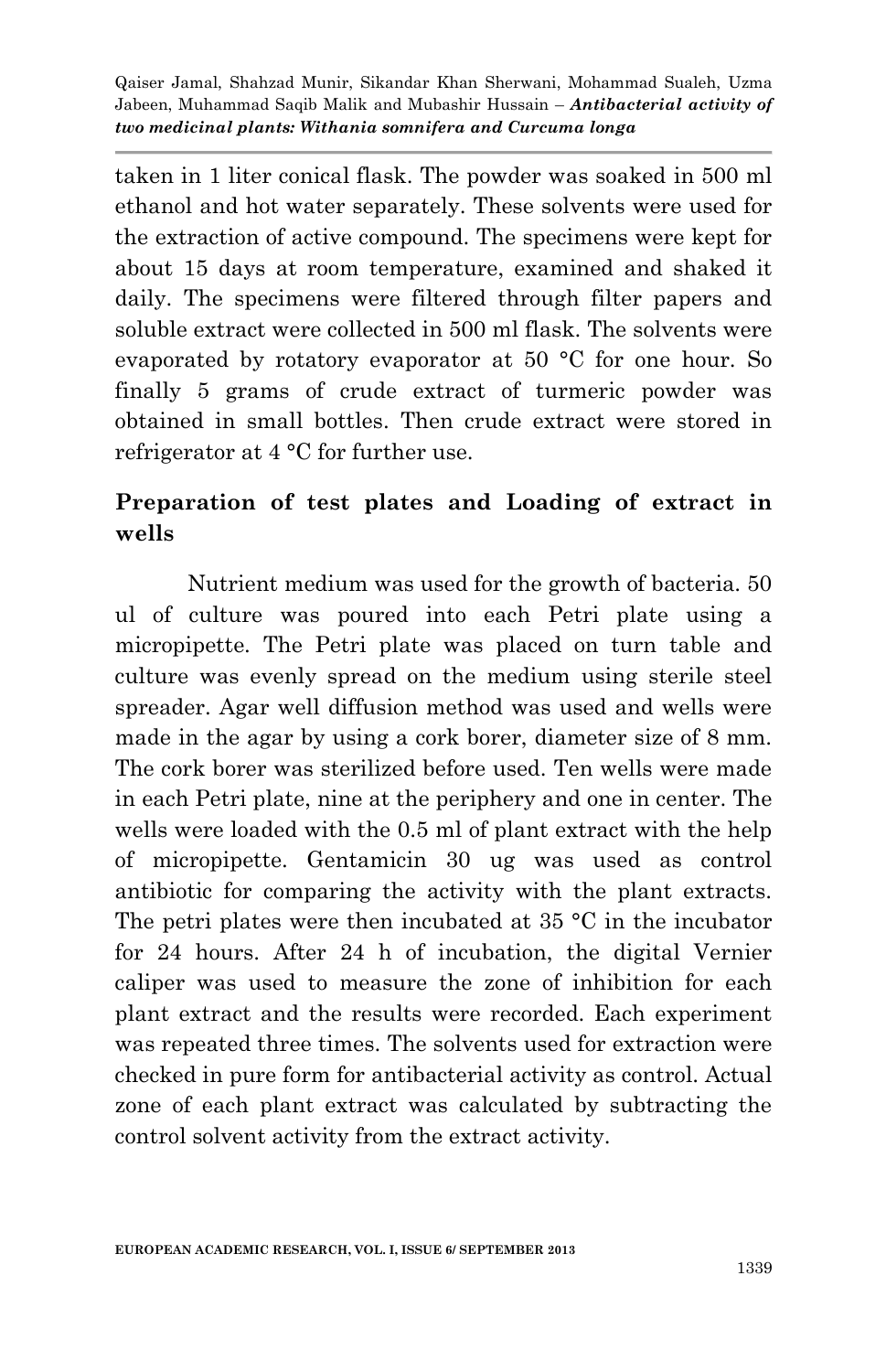## **Results and Discussion**

## **Leaves of** *W. somnifera*

Inorganic fraction of *W.somnifera* showed antibacterial activity, while organic fraction had no antibacterial activity .*S. aureus* was inhibited by water extract with an inhibition zone of 19.2 mm. *S.epidermitis* was inhibited by the water extract with a zone of 19.5 mm while E.coli was inhibited by the water extract with inhibition zone of 20.2 mm *B. subtillis* was inhibited by the water extract with inhibition zone of 15.2 mm (Table 1). Mahesh and Satish (2008) used the methanol extracts of leaf of *Tinospora cordifolia, Ziziphus mauritiana, Withania somnifera, Acacia nilotica* and *Sida cordifolia* that showed considerable bioactivity against *Staphylococcus aureus,, Xanthomonas axonopodis pv. Malvacearum, Bacillus subtilis, Pseudomonas fluorescens* and *Escherichia coli.* The leaf extracts of these plants also showed antifungal activity against *Fusarium verticillioides, Dreschlera turcica* and *Aspergillus flavus. B. subtilis was* highly inhibited by the leaf extract of *A. nilotica* and *S. cordifolia.* All the tested bacteria were highly inhibited by root and leaf extract of *S. cordifolia*. The bark and leaf extract of *A. nilotica* showed considerable bioactivity against the fungi *A. flavus*, *F. verticillioides* was inhibited by the methanol extract of *Sida cordifolia*. [12] Kumar and Vinoth (2011) examine the Leaf and root samples of *Withania somnifera* for their antimicrobial potential against some human pathogenic bacteria (*Escherichia coli, Bacillus* and *Shigella*) fungi (*Aspergillus niger* and *Trichophyton rubrum*) growth inhibition was observed in different volumetric concentrations of this extract. [13] Leaf sample showed higher antimicrobial activity than the root sample. These results confirm the antimicrobial property of *W. somnifera* leaf and root support the traditional use of the plant in therapeutic use against microbial infections.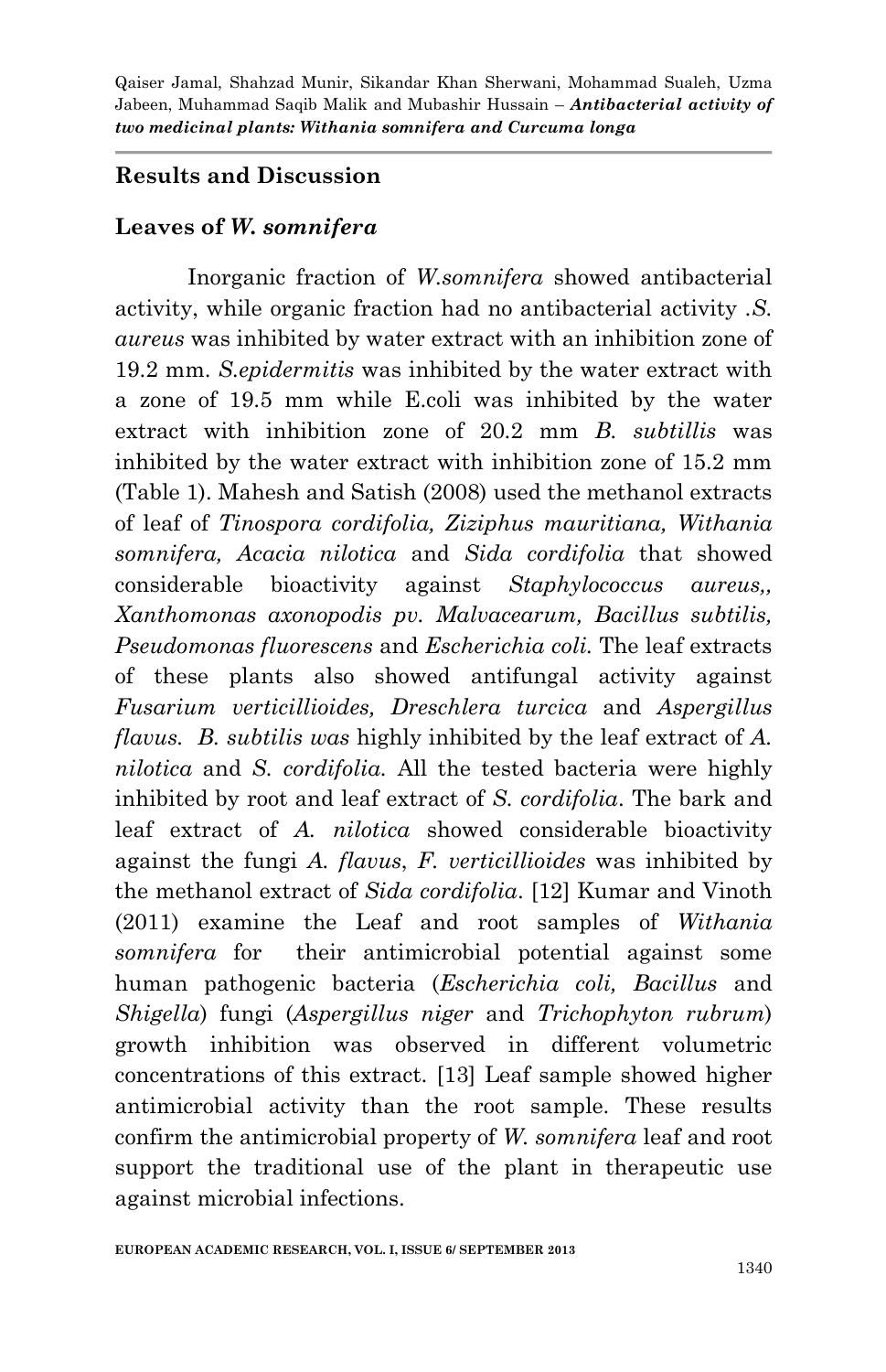### **Fruit of** *Withania somnifera*

Inorganic and organic fractions of *W.somnifera* fruit showed antibacterial activity. *S. aureus* was inhibited by water extract with a zone of 21.2 mm. Ethanolic extract showed antibacterial activity against *S. aureus* with an inhibition zone of 16.2 mm. *S.epidermitis* was inhibited by water extract with a zone of 28.0 mm while ethanolic extract showed inhibitory zone of 15.6 mm. *E.coli* was inhibited by ethanolic extract with an inhibition zone of 27.0 mm while ethanolic extract gave inhibition zone of 17.1 mm. *B. subtillis* was inhibited by water extract with an inhibition zone of 28.1 mm and the ethanolic extract gave inhibition zone of 16.7 mm (Table-1 and Figure-1). Antibacterial activity of Gentamicin was checked as positive control against mentioned clinical isolates. Extract in buffer phosphate (ph 8) show antibacterial activity. *Staphylococcus aureus* inhibited in buffer phosphate extract with a zone of 24 mm. *S.epidermitis* inhibited in buffer phosphate extract with a zone of 26 mm. *E.coli* inhibited in buffer phosphate extract with inhibition zone of 24.0 mm. *B. subtillis* inhibited in buffer phosphate extract with inhibition zone of 25.4 mm (Table-1). In vitro antibacterial activity of methanol and aqueous extracts of some medicinal plants were screened against multi-drug resistant bacteria including *Proteus mirabilis, Streptococcus pyogenes, Pseudomonas aeruginosa, Klebsiella pneumonia, S.aureus* and *E.coli* isolated from clinical specimen by Rajendran and Ramakrishnan (2009). [14] The higher antibacterial activities were showed by methanol extracts of *W.somnifera* compared to other plant extracts tested.

#### **Bioactivity of** *Curcuma Longa*

Antibacterial activity of *Curcuma Longa* was checked against mentioned clinical isolates. Organic fraction of *Curcuma Longa* showed antibacterial activity, while there was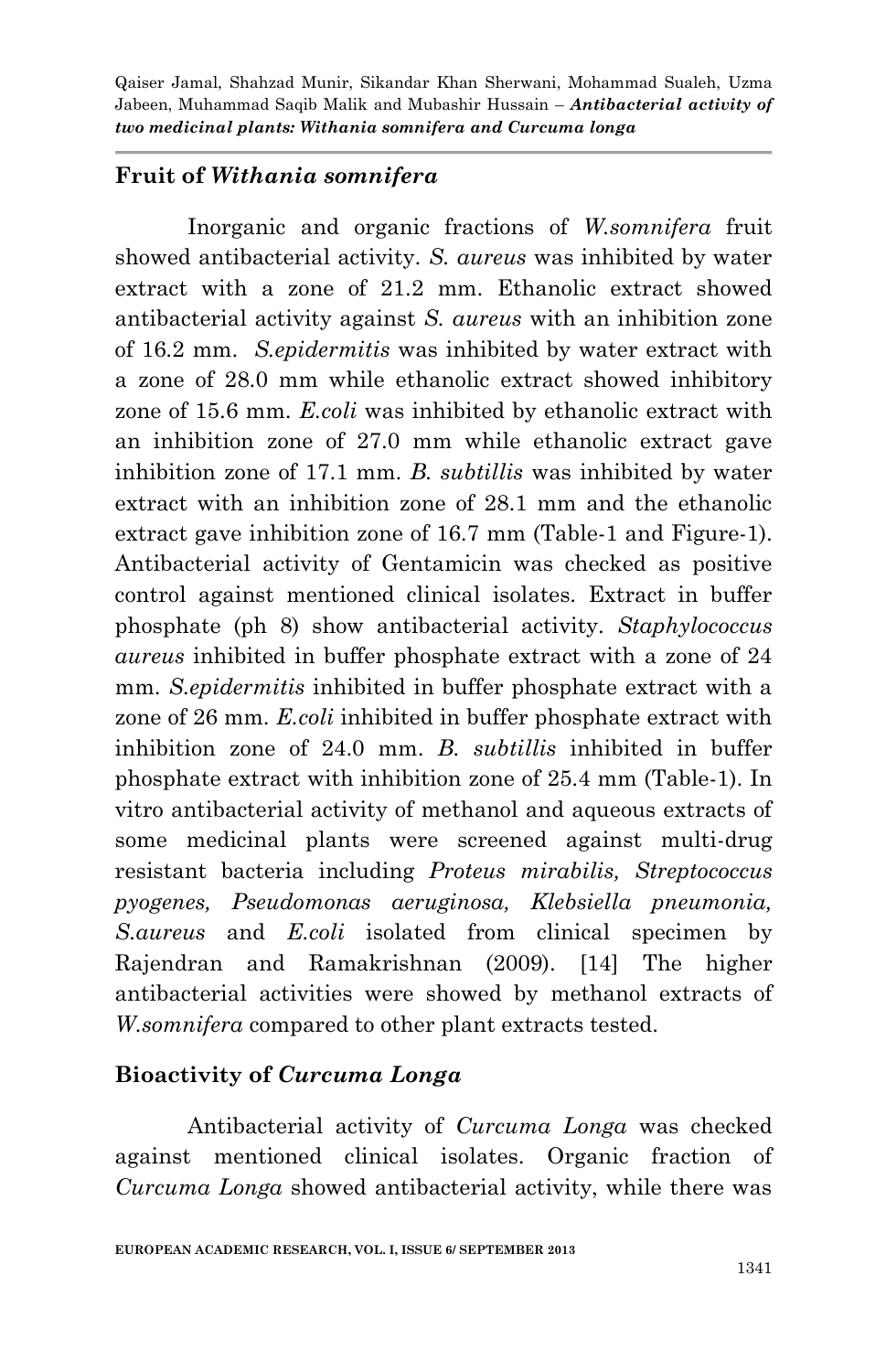no activity of inorganic fraction of this medicinal plant. *Staphylococcus aureus* inhibited in ethanolic extract with a zone of 25.2 mm (Table-1). Water extract did not show antibacterial activity against *Staphylococcus aureus.* The ethanolic extract inhibited *S.epidermitis* with a zone of 26.00 mm and water extract showed no inhibitory zone. *E.coli* inhibited in ethanolic extract with inhibition zone of 22.2 mm and water extract give no inhibition zone. *B.subtilis* inhibited in ethanolic extract with inhibition zone of 18.5 mm and water extract give no inhibition zone.

## **Tables and Figures**

**Table-1: Antibacterial Activity of** *Withania somnifera* **(Leaves and fruit) and** *Carcuma Lunga* **along with positive control (Gentamicin)**

| Sample                                  | Solvent             | Zone of Inhibition (mm)         |                                      |                            |                             |
|-----------------------------------------|---------------------|---------------------------------|--------------------------------------|----------------------------|-----------------------------|
|                                         |                     | <b>Staphylococcus</b><br>aureus | <b>Staphylococcus</b><br>epidermitis | <b>Escherichia</b><br>coli | <b>Bacillus</b><br>subtilis |
| Withania<br>somnifera<br>Leaves         | Ethanol             | ÷.                              | ä,                                   | ÷.                         | ÷.                          |
|                                         | Aqueous             | 19.2                            | 19.5                                 | 20.2                       | 15.2                        |
| Withania<br>somnifera<br>Fruits         | Ethanol             | 16.2                            | 16.6                                 | 17.1                       | 16.7                        |
|                                         | Aqueous             | 21.2                            | 28                                   | 27                         | 28.1                        |
| Curcuma Longa                           | Ethanol             | 25.2                            | 26                                   | 22.2                       | 18.5                        |
|                                         | Aqueous             |                                 | ÷.                                   |                            |                             |
| <b>Positive Control</b><br>(Gentamicin) | Buffer<br>Phosphate | 24                              | 26                                   | 24                         | 25.4                        |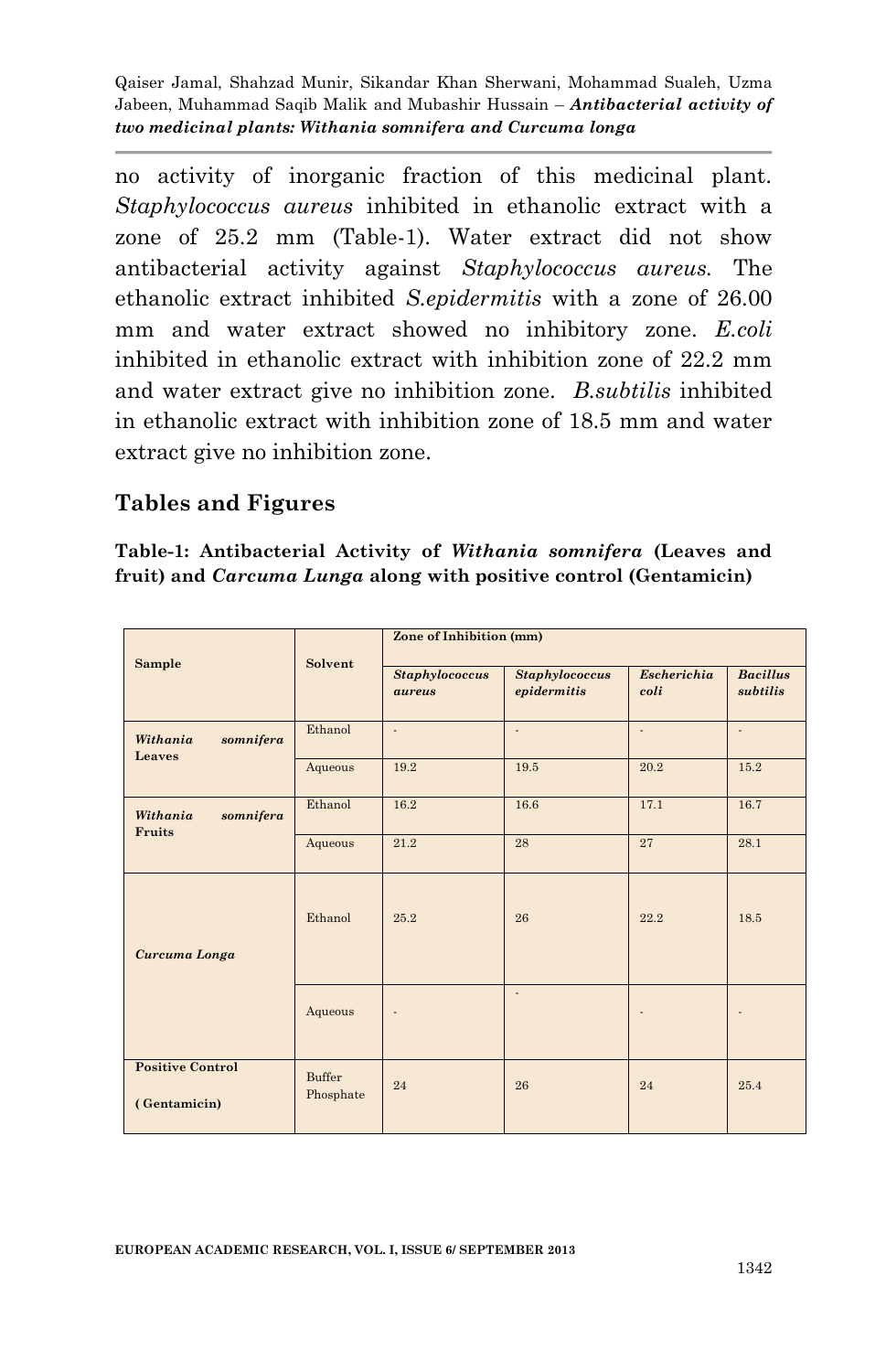

**Figure 1: Antibacterial Activity of** *Withania somnifera* **Fruits**



**Figure 2: Zone of Inhibition against** *B.subtilis.* **Circles indicate the inhibition zones by different plant extracts** 

#### **Conclusion**

Plants extracts have great potential as antibacterial compounds against bacteria. It is concluded from the present study that the aqueous and ethanolic extract of *Withania somnifera* and ethanolic extract of *Curcuma Longa* might be exploited as natural drugs for the treatment of many infectious diseases caused by these organisms.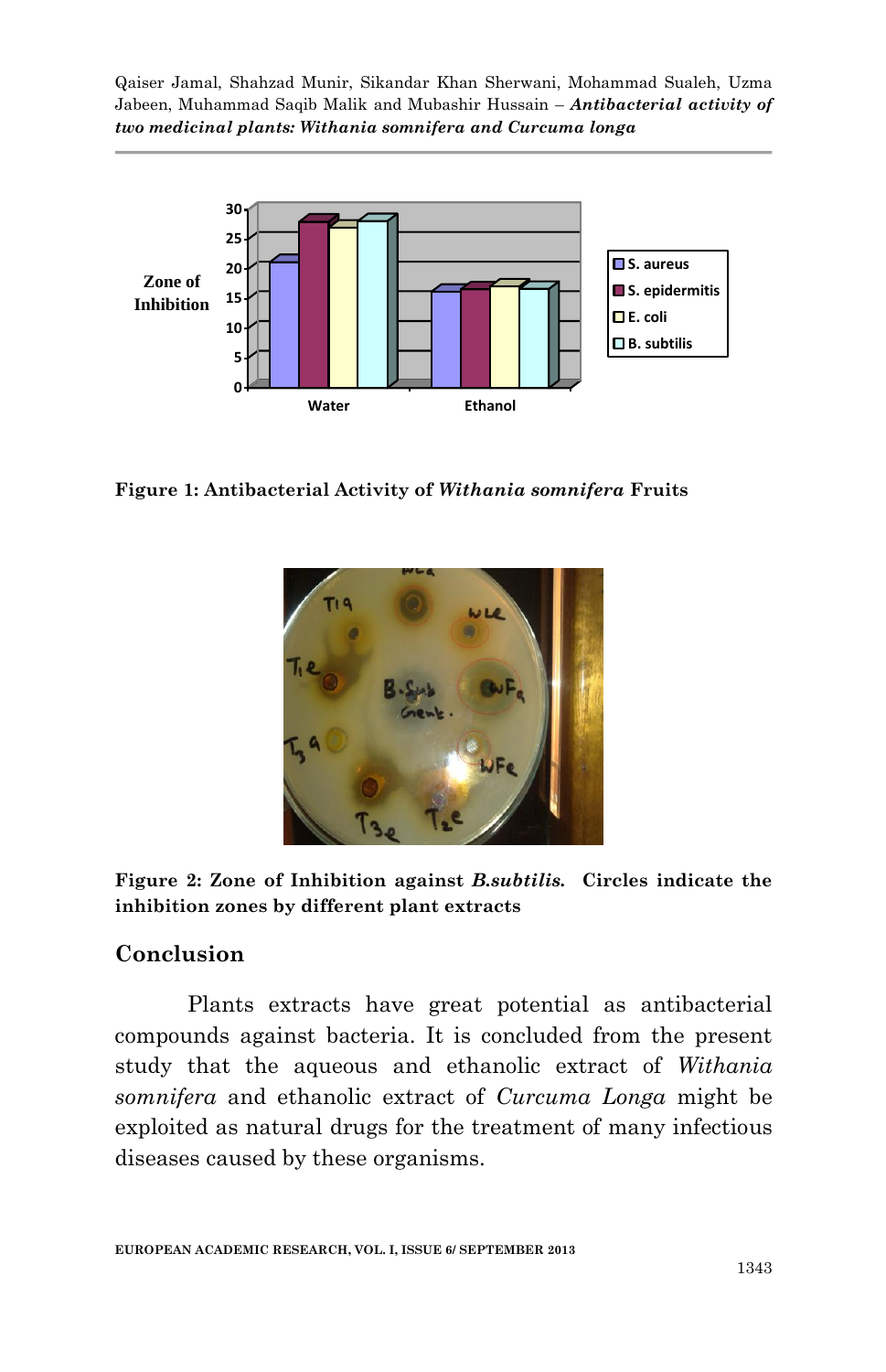### **BIBLIOGRAPHY:**

Ahmad, M., M. Qureshi, A. khan and M. Saqib. 2003. "Ethnobotanical studies of some cultivated plants of chhahh region (District Attock)." *Pakistan. Scient. Khyb.* 16 (2):109-121. [4]

Ahmad, T. 2004. "Medicinal Herbs and Products." *Pharma professional services Karachi, Pakistan*. 1: 15-18.[1]

Chattopadhyay, I., K. Biswas, U. Bandyopadhyay and R.K. Banerjee. 2004. "Turmeric and curcumin: Biological actions and medicinal applications." *Curr. Sci*. 87: 44-53. [10]

Gerhartz, W., Y.S. Yamamota, F.T. Campbell, R. Pfefferkorn and J.F. Rounsaville. 1985. Ullmann's, *Encyclopedia of Industrial*. [6]

Gilani, A. H. 2004. "Role of Ethnopharmacology in development of modern medicine." In *International symposium medicinal plants: Linkage beyond national boundaries*, edited by: Shinwari, Z. K., T.Watanabe, M.Ali and R. Anwar. Kohat University of Science and Technology Kohat, 192-197. [8]

Gill, M. A. 2003. "Cultivation of Medicinal and Aromatic Herbs: Experience of IMHSC."In *Ethnomed plants*, edited by P. C. Trivedi and N. K. Sharma, 1. [3]

Hassan, A., M. A. Khan and M. Ahmad. 2007. "Authencity of folk medicinal plants of Pakistan, taxonomic and Chemical Methods." 1-5. [5]

Kroschwitz, J.I. and M. Howe-Grant. 1992. *Kirk-Othmer encyclopedia of chemical Technology*. 2: 893. [7]

Kumar, S. and V. Kumar. 2011. "Evaluation of *Withania somnifera* (Dunal). (Solanaceae) Leaf and Root Extracts as an Antimicrobial Agent-Highly Medicinal Plants in India." *Asian J. Exp. Biol. Sci.* 2(1): 155-157. [13]

Luthra, P.M., R. Singh and R. Chandra. 2001. "Therapeutic uses of *Curcuma longa* (Turmeric)." *Indian J. Clin. Biochem*. 16: 153-160. [11]